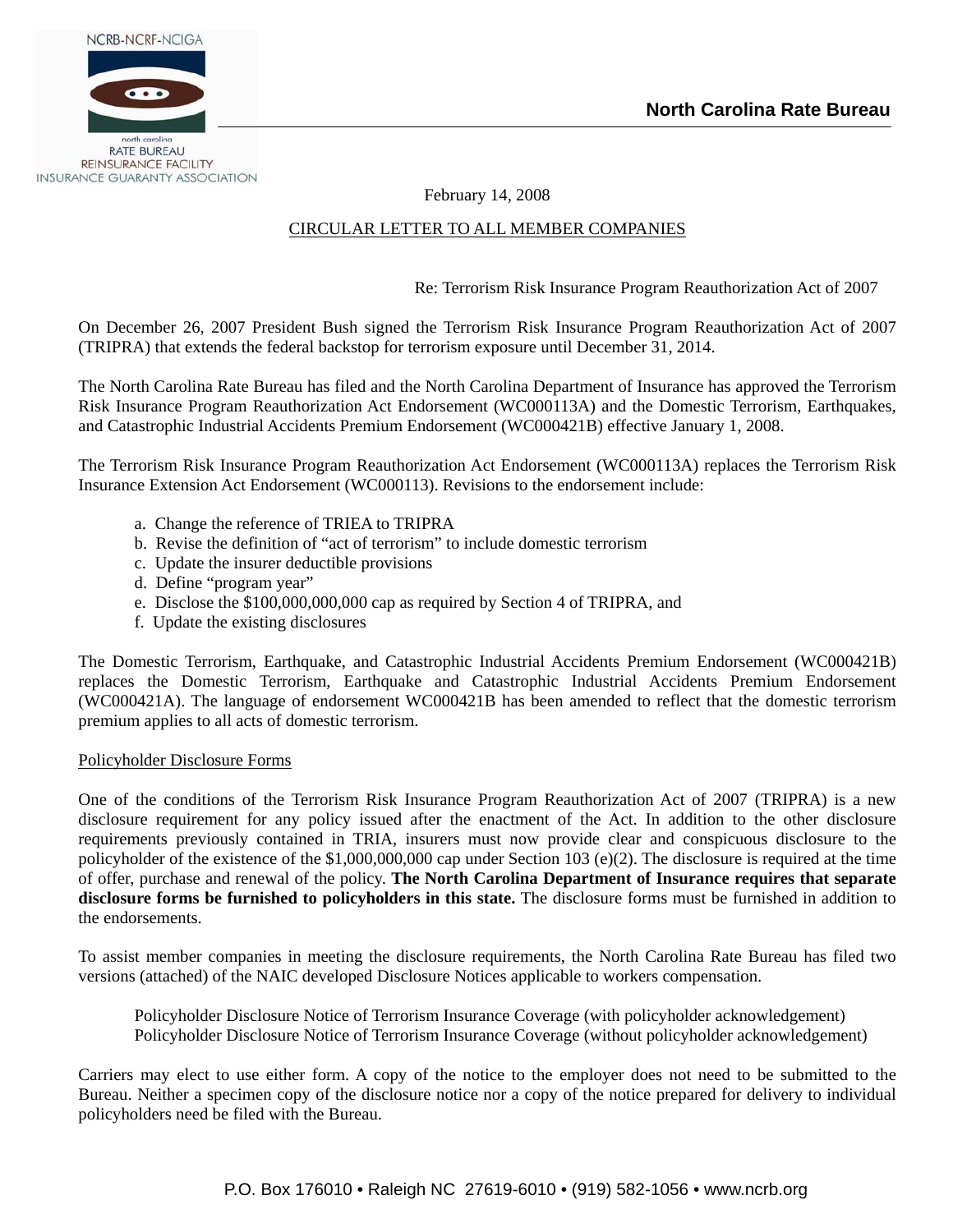# Use of Forms

Voluntary carriers who issued policies after December 26, 2007 that took effect before January 1, 2008 should determine whether to apply the 2008 endorsement (WC000113A) only or both the 2006 and 2008 endorsements (WC000113 and WC000113A).

Assigned Risk carriers must attach all terrorism-related endorsements (WC000113, WC000113A, WC000421A, WC000421B, and WC000422) to policies that are issued after December 26, 2007 and are effective prior to January 1, 2008. New and renewal assigned risk policies issued after January 1, 2008 must have endorsements W000113A, WC000421B and WC000422 attached to the policy.

In both instances above, the Policyholder Disclosure Notice form must be furnished to the policyholder.

# Premium Disclosure Requirements

The Treasury Department draft interim guidance requires that carriers provide a clear and conspicuous disclosure to policyholders of the premium charged for insured losses covered by the Terrorism Risk Insurance Program. The new definition of an act of terrorism includes both domestic and foreign terrorism. North Carolina has separate miscellaneous values for domestic and foreign terrorism. However, the domestic terrorism portion is included in the miscellaneous value for Domestic Terrorism, Earthquakes, and Catastrophic Industrial Accidents (DTEC). By using underlying data from the item filings that implemented DTEC, NCCI has furnished the domestic terrorism percentage of the DTEC miscellaneous value. The domestic terrorism percentage of the DTEC value for North Carolina is 30%.

Voluntary carriers should make their own determination as to whether to disclose the combined premium for foreign terrorism and domestic terrorism or list them separately on the policy. The North Carolina Rate Bureau will provide further guidance shortly for Assigned Risk Direct and Servicing Carriers.

## Data Reporting Requirements

The data reporting requirements will remain the same:

- Stat code 9740 will continue to be used to report the premium charge for Foreign Terrorism.
- Stat code 9741 will continue to be used to report the premium charge for DTEC.

The Bureau has posted FAQ's related to the Terrorism Risk Insurance Program Reauthorization Act of 2007 on the NCRB website (www.ncrb.org) under the link Terrorism Resources on the Workers Comp Services page. A copy is also included for your convenience.

Contact the Information Center at 919-582-1056 or [wcinfo@ncrb.org,](mailto:wcinfo@ncrb.org) if you have questions.

Sincerely,

Sue Taylor

Director, NCRB Insurance Operations

C-08-2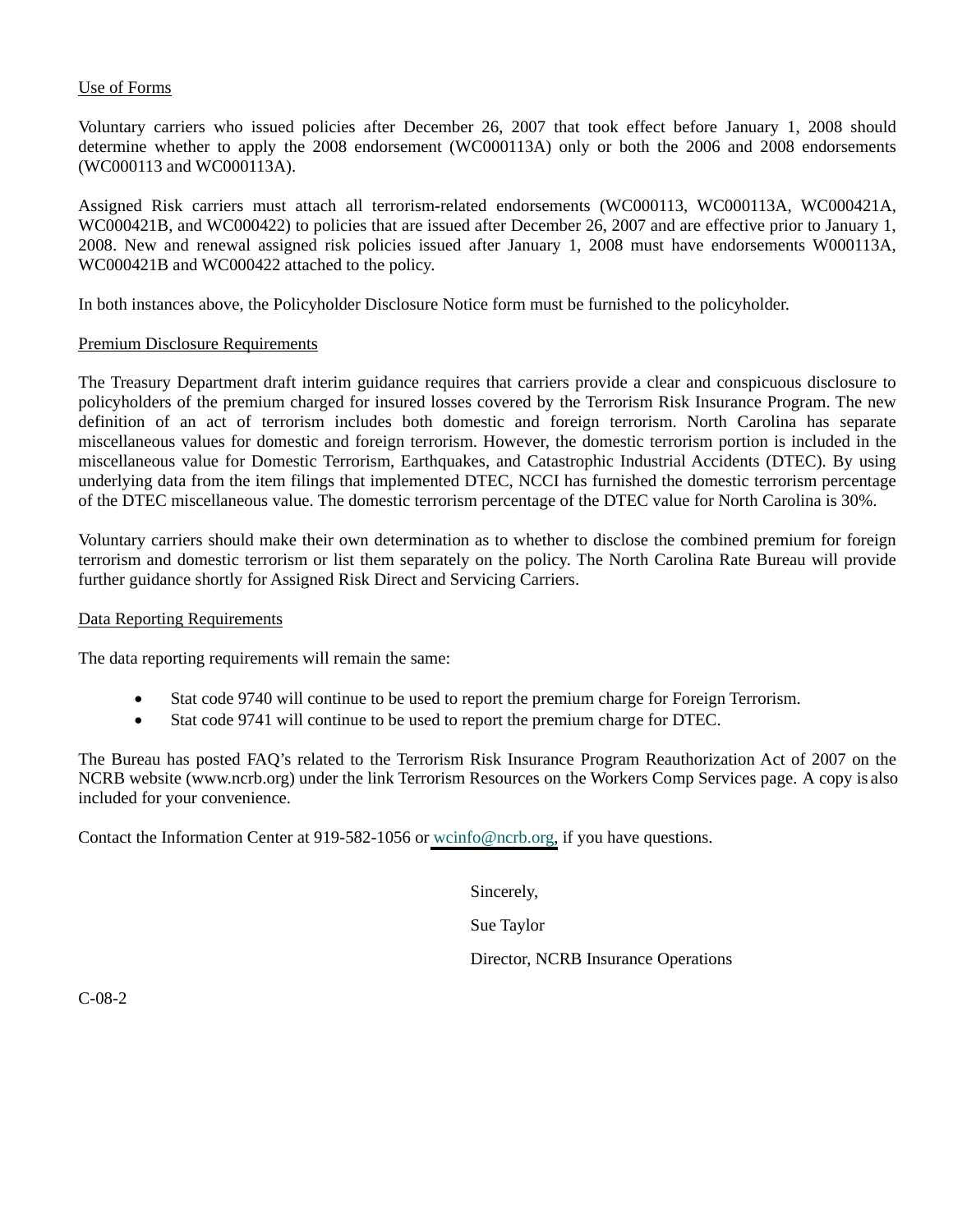## **TERRORISM RISK INSURANCEPROGRAM REAUTHORIZATION ACT ENDORSEMENT**

This endorsement addresses the requirements of the Terrorism Risk Insurance Act of 2002 as amended and extended by the Terrorism Risk Insurance Program Reauthorization Act of 2007.

### **Definitions**

The definitions provided in this endorsement are based on and have the same meaning as the definitions in the Act. If words or phrases not defined in this endorsement are defined in the Act, the definitions in the Act will apply.

"Act" means the Terrorism Risk Insurance Act of 2002, which took effect on November 26, 2002, and any amendments thereto resulting from the Terrorism Risk Insurance Program Reauthorization Act of 2007.

"Act of Terrorism" means any act that is certified by the Secretary of the Treasury, in concurrence with the Secretary of State, and the Attorney General of the United States as meeting all of the following requirements:

- a. The act is an act of terrorism.
- b. The act is violent or dangerous to human life, property or infrastructure.
- c. The act resulted in damage within the United States, or outside of the United States in the case of the premises of United States missions or certain air carriers or vessels.
- d. The act has been committed by an individual or individuals as part of an effort to coerce the civilian population of the United States or to influence the policy or affect the conduct of the United States Government by coercion.

"Insured Loss" means any loss resulting from an act of terrorism (including an act of war, in the case of workers compensation) that is covered by primary or excess property and casualty insurance issued by an insurer if the loss occurs in the United States or at the premises of United States missions or to certain air carriers or vessels.

"Insurer Deductible" means, for the period beginning on January 1, 2008, and ending on December 31, 2014, an amount equal to 20% of our direct earned premiums, over the calendar year immediately preceding the applicable Program Year.

"Program Year" refers to each calendar year between January 1, 2008 and December 31, 2014, as applicable.

#### **Limitation of Liability**

The Act limits our liability to you under this policy. If aggregate Insured Losses exceed \$100,000,000,000 in a Program Year and if we have met our Insurer Deductible, we are not liable for the payment of any portion of the amount of Insured Losses that exceeds \$100,000,000,000; and for aggregate Insured Losses up to \$100,000,000,000, we will pay only a pro rata share of such Insured Losses as determined by the Secretary of the Treasury.

#### **Policyholder Disclosure Notice**

- 1. Insured Losses would be partially reimbursed by the United States Government. If the aggregate industry Insured Losses exceeds \$100,000,000 in a Program Year, the United States Government would pay 85% of our Insured Losses that exceed our Insurer Deductible.
- 2. Notwithstanding item 1 above, the United States Government will not make any payment under the Act for any portion of Insured Losses that exceeds \$100,000,000,000.
- 3. The premiums charged for the coverage for Insured Losses under this policy are included in the amounts shown in Item 4 of the Information Page or in the Schedules in the Domestic Terrorism, Earthquakes, and Catastrophic Industrial Accidents Premium Endorsement (WC 00 04 21 B) and the Foreign Terrorism Premium Endorsement (WC 00 04 22), attached to this policy.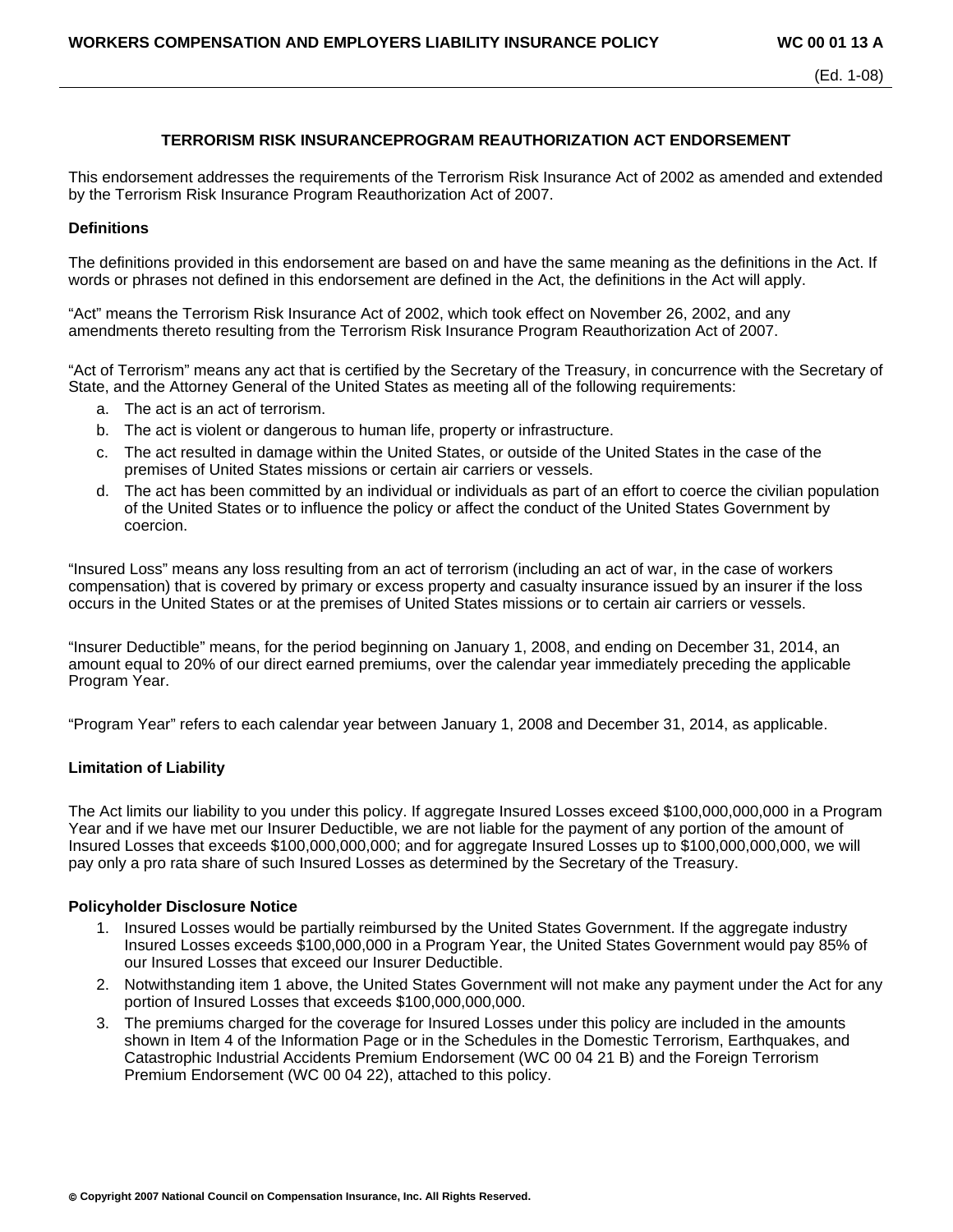This endorsement changes the policy to which it is attached and is effective on the date issued unless otherwise stated.

## **(The information below is required only when this endorsement is issued subsequent to preparation of the policy.)**

| Endorsement<br>Insured   | Effective Policy No. | Endorsement No.<br>Premium: |
|--------------------------|----------------------|-----------------------------|
| <b>Insurance Company</b> | Countersigned by     |                             |

**WC 00 01 13 A**  (Ed. 1-08)

© **Copyright 2007 National Council on Compensation Insurance, Inc. All Rights Reserved.**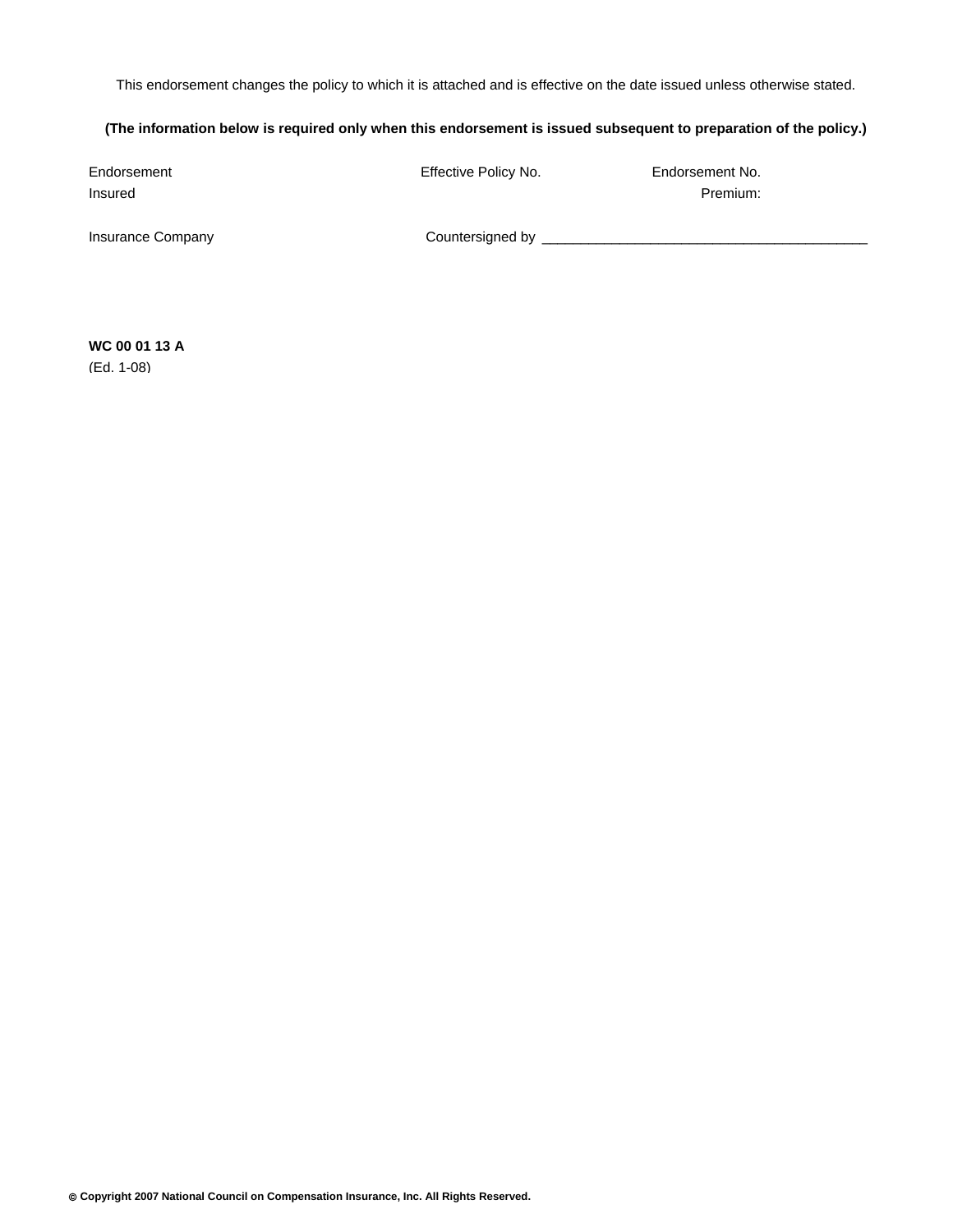# **DOMESTIC TERRORISM, EARTHQUAKES, AND CATASTROPHIC INDUSTRIAL ACCIDENTS PREMIUM ENDORSEMENT**

This endorsement is notification that your insurance carrier is charging premium to cover the losses that may occur in the event of domestic terrorism, earthquakes, and/or a catastrophic industrial accident.

Your policy provides coverage for workers compensation losses caused by acts of domestic terrorism, earthquakes, and/or catastrophic industrial accident including workers compensation benefit obligations dictated by state law. Coverage for such losses is still subject to all terms, definitions, exclusions, and conditions in your policy, and any applicable federal and/or state laws, rules, or regulations.

The premium charge provides funding for the risk of earthquakes, catastrophic industrial accidents, and acts of domestic terrorism. It does not provide funding for acts of foreign terrorism as that term is defined in the Foreign Terrorism Premium Endorsement (WC 00 04 22), attached to this policy.

For purposes of this endorsement, the following definitions apply:

- Domestic Terrorism: All acts of terrorism, certified (as defined in the Terrorism Risk Insurance Act of 2002), or non-certified, that are outside the scope of the Foreign Terrorism Premium Endorsement (WC 00 04 22), and where aggregate workers compensation losses are in excess of \$50 million.
- Earthquake: The shaking and vibration at the surface of the earth resulting from underground movement along a fault plane or from volcanic activity where aggregate workers compensation losses from the single event are in excess of \$50 million.
- Catastrophic Industrial Accident: Any single event resulting in aggregate workers compensation losses in excess of \$50 million.

#### **Schedule**

Payroll **Rate** 

## **NOTE:**

1. The company may show additional column(s) in the schedule in order to include necessary information such as specific states on a multistate policy.

This endorsement changes the policy to which it is attached and is effective on the date issued unless otherwise stated.

**(The information below is required only when this endorsement is issued subsequent to preparation of the policy.)** 

Endorsement Effective Policy No. Endorsement No. Insured Premium:

Insurance Company example and the Countersigned by  $\Box$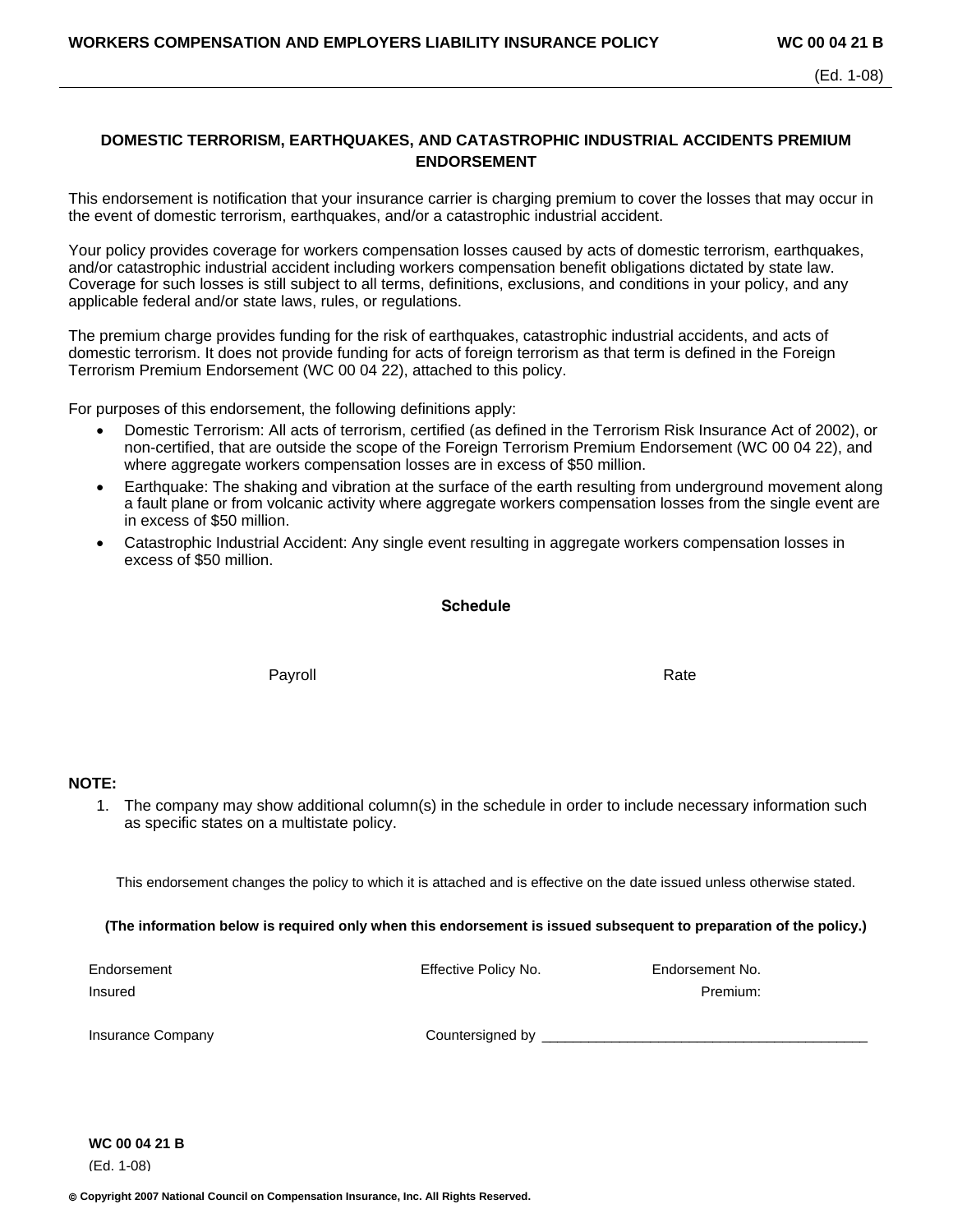#### **POLICYHOLDER DISCLOSURE NOTICE OF TERRORISM INSURANCE COVERAGE**

Coverage for acts of terrorism is included in your policy. You are hereby notified that under the Terrorism Risk Insurance Act, as amended in 2007, the definition of act of terrorism has changed. As defined in Section 102(1) of the Act: The term "act of terrorism" means any act that is certified by the Secretary of the Treasury—in concurrence with the Secretary of State, and the Attorney General of the United States—to be an act of terrorism; to be a violent act or an act that is dangerous to human life, property, or infrastructure; to have resulted in damage within the United States, or outside the United States in the case of certain air carriers or vessels or the premises of a United States mission; and to have been committed by an individual or individuals as part of an effort to coerce the civilian population of the United States or to influence the policy or affect the conduct of the United States Government by coercion. Under your coverage, any losses resulting from certified acts of terrorism may be partially reimbursed by the United States Government under a formula established by the Terrorism Risk Insurance Act, as amended. However, your policy may contain other exclusions which might affect your coverage, such as an exclusion for nuclear events. Under the formula, the United States Government generally reimburses 85% of covered terrorism losses exceeding the statutorily established deductible paid by the insurance company providing the coverage. The Terrorism Risk Insurance Act, as amended, contains a \$100 billion cap that limits U.S. Government reimbursement as well as insurers' liability for losses resulting from certified acts of terrorism when the amount of such losses exceeds \$100 billion in any one calendar year. If the aggregate insured losses for all insurers exceed \$100 billion, your coverage may be reduced.

The portion of your annual premium that is attributable to coverage for acts of terrorism is \_\_\_\_\_\_\_\_, and does not include any charges for the portion of losses covered by the United States government under the Act.

I ACKNOWLEDGE THAT I HAVE BEEN NOTIFIED THAT UNDER THE TERRORISM RISK INSURANCE ACT, AS AMENDED, ANY LOSSES RESULTING FROM CERTIFIED ACTS OF TERRORISM UNDER MY POLICY COVERAGE MAY BE PARTIALLY REIMBURSED BY THE UNITED STATES GOVERNMENT, MAY BE SUBJECT TO A \$100 BILLION CAP THAT MAY REDUCE MY COVERAGE AND I HAVE BEEN NOTIFIED OF THE PORTION OF MY PREMIUM ATTRIBUTABLE TO SUCH COVERAGE.

Policyholder/Applicant's Signature

\_\_\_\_\_\_\_\_\_\_\_\_\_\_\_\_\_\_\_\_\_\_\_\_\_

\_\_\_\_\_\_\_\_\_\_\_\_\_\_\_\_\_\_\_\_\_\_\_\_\_

\_\_\_\_\_\_\_\_\_\_\_\_\_\_\_\_\_\_\_\_\_\_\_\_\_

Print Name

Date

Name of Insurer: \_\_\_\_\_\_\_\_\_\_\_\_\_\_\_\_\_\_\_\_ Policy Number: \_\_\_\_\_\_\_\_\_\_\_\_\_\_\_\_\_\_\_\_\_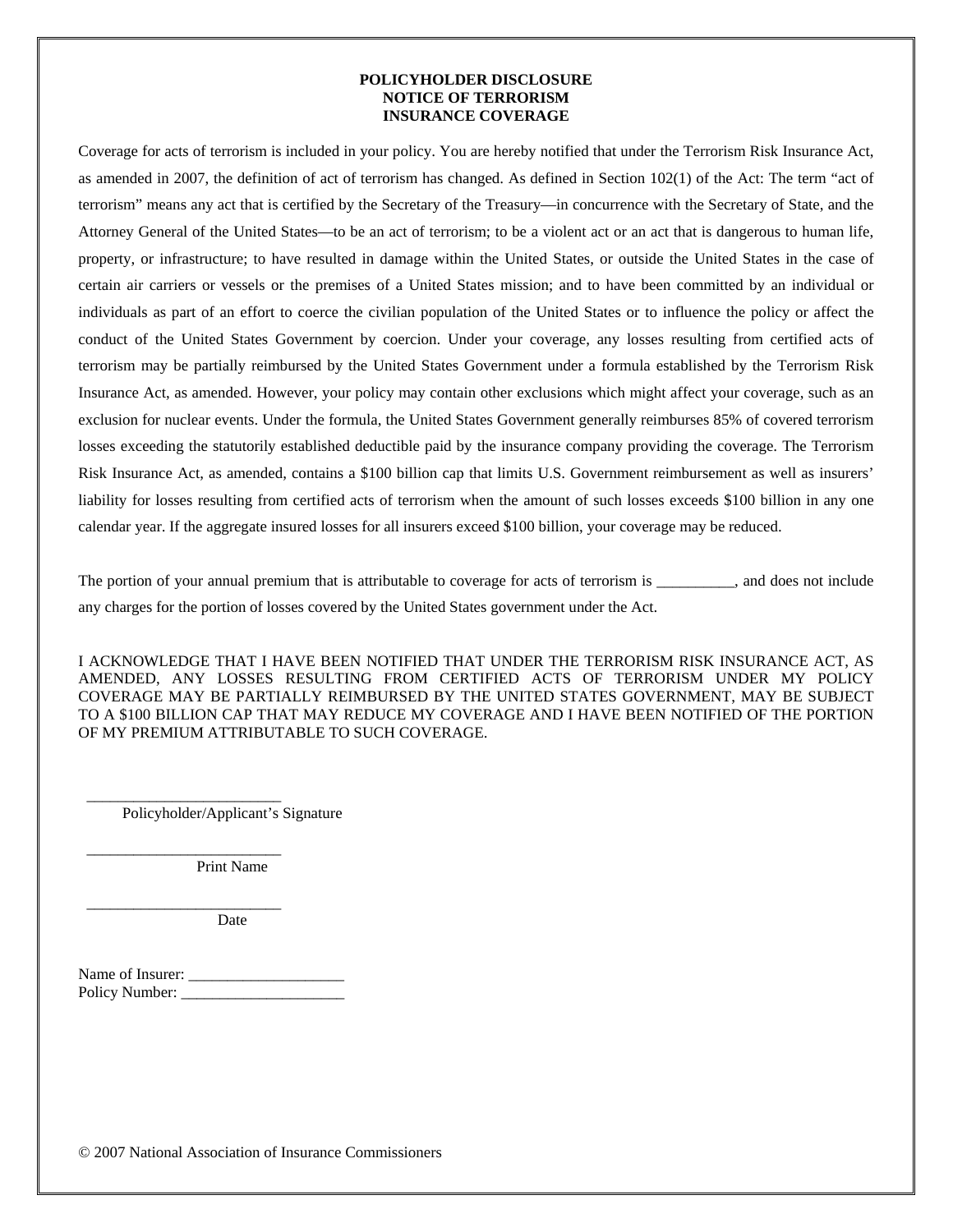### **POLICYHOLDER DISCLOSURE NOTICE OF TERRORISM INSURANCE COVERAGE**

Coverage for acts of terrorism is included in your policy. You are hereby notified that under the Terrorism Risk Insurance Act, as amended in 2007, the definition of act of terrorism has changed. As defined in Section 102(1) of the Act: The term "act of terrorism" means any act that is certified by the Secretary of the Treasury—in concurrence with the Secretary of State, and the Attorney General of the United States—to be an act of terrorism; to be a violent act or an act that is dangerous to human life, property, or infrastructure; to have resulted in damage within the United States, or outside the United States in the case of certain air carriers or vessels or the premises of a United States mission; and to have been committed by an individual or individuals as part of an effort to coerce the civilian population of the United States or to influence the policy or affect the conduct of the United States Government by coercion. Under your coverage, any losses resulting from certified acts of terrorism may be partially reimbursed by the United States Government under a formula established by the Terrorism Risk Insurance Act, as amended. However, your policy may contain other exclusions which might affect your coverage, such as an exclusion for nuclear events. Under the formula, the United States Government generally reimburses 85% of covered terrorism losses exceeding the statutorily established deductible paid by the insurance company providing the coverage. The Terrorism Risk Insurance Act, as amended, contains a \$100 billion cap that limits U.S. Government reimbursement as well as insurers' liability for losses resulting from certified acts of terrorism when the amount of such losses exceeds \$100 billion in any one calendar year. If the aggregate insured losses for all insurers exceed \$100 billion, your coverage may be reduced.

The portion of your annual premium that is attributable to coverage for acts of terrorism is \_\_\_\_\_\_\_\_, and does not include any charges for the portion of losses covered by the United States government under the Act.

| Name of Insurer: |  |
|------------------|--|
| Policy Number:   |  |